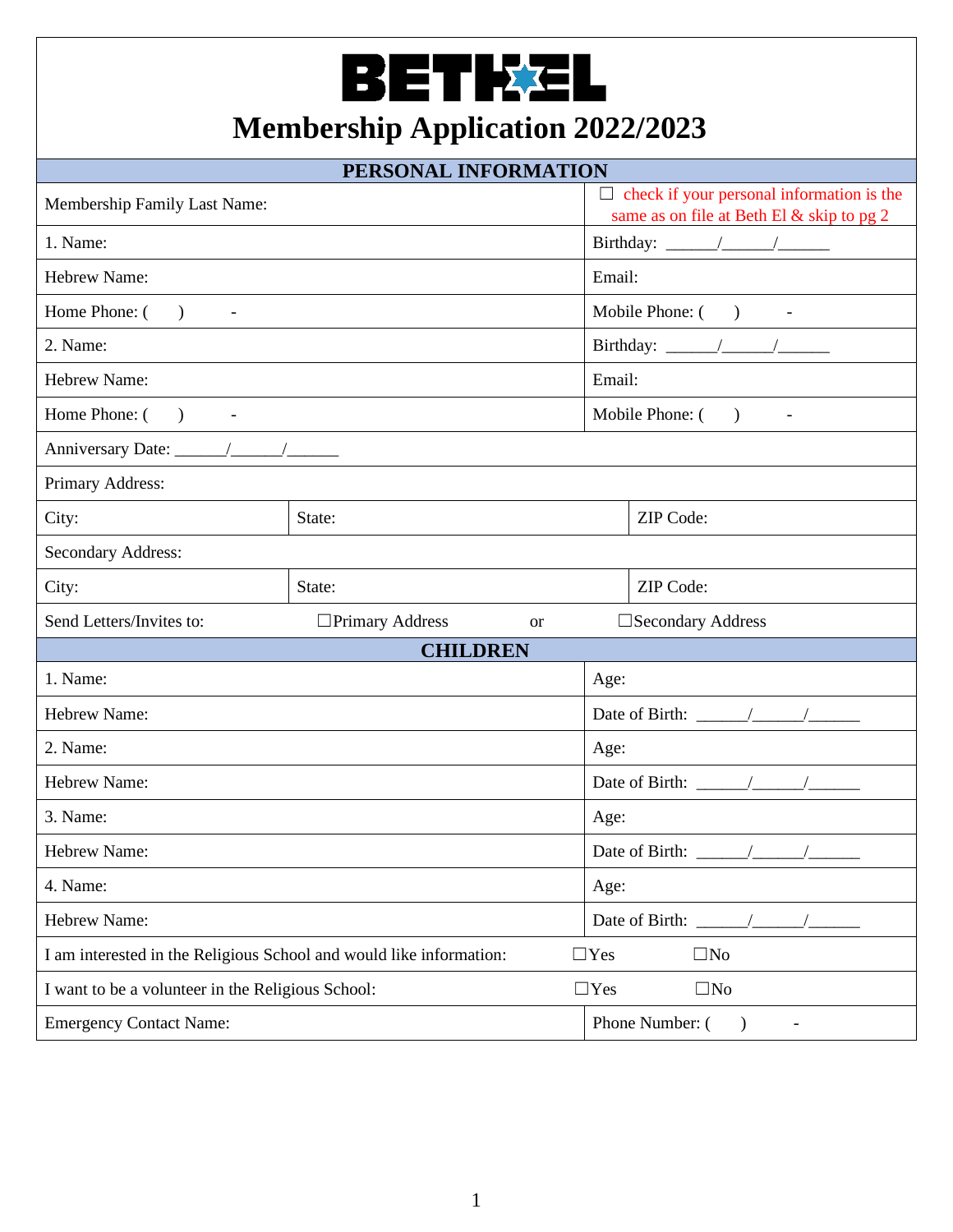| PLEDGE INFORMATION                                                                                                                                                                                                                                                                                                                                                                                                                                                                                                                                                                                                                                                                                                                                                                                                                                                                                                                                                                                    |                                                                           |  |  |  |  |  |  |
|-------------------------------------------------------------------------------------------------------------------------------------------------------------------------------------------------------------------------------------------------------------------------------------------------------------------------------------------------------------------------------------------------------------------------------------------------------------------------------------------------------------------------------------------------------------------------------------------------------------------------------------------------------------------------------------------------------------------------------------------------------------------------------------------------------------------------------------------------------------------------------------------------------------------------------------------------------------------------------------------------------|---------------------------------------------------------------------------|--|--|--|--|--|--|
| We are applying for:<br>$\Box$ Basic Family Membership* (Pledge-\$2,575)<br>$\Box$ Family Donor* (Pledge - \$3,500)<br><sub>or</sub><br>$\Box$ Basic Single Membership* (Pledge-\$1,750)<br>$\Box$ Single Donor* (Pledge - \$2,500)<br><b>or</b><br>$\Box$ Contributor* (\$5,000) $\Box$ Patron* (\$7,125)<br>$\Box$ Eternal Light* (\$8,000 and above)<br>$\Box$ Associate Membership** (\$875 minimum)<br>*All membership pledges include a \$100 security surcharge.<br>** This membership does not include life cycle events, religious school, or tutoring. Please list the name of your synagogue<br>Life Cycle Events are conducted for members (not Associate Members) in good standing. (Good Standing members are up to<br>date on membership pledges, building fund pledges, fees, and tuition.)<br>Membership is available to all regardless of ability to pay. Those in need of financial consideration should request a<br>Special Assistance Form and submit it with your application. |                                                                           |  |  |  |  |  |  |
| <b>BUILDING FUND PLEDGE</b>                                                                                                                                                                                                                                                                                                                                                                                                                                                                                                                                                                                                                                                                                                                                                                                                                                                                                                                                                                           |                                                                           |  |  |  |  |  |  |
| Beth El - The Beaches Synagogue Building Fund is dedicated to our facility. Your minimum mandatory contribution to the<br>Beth El - The Beaches Synagogue Building Fund is:<br>$\Box$ Full one-time payment of \$3,000<br>$\Box$ Yearly payment of \$600 for 5 years totaling \$3,000<br><b>or</b><br><b>IMPORTANT NOTICE: Pledges must be current to receive High Holiday tickets</b>                                                                                                                                                                                                                                                                                                                                                                                                                                                                                                                                                                                                                |                                                                           |  |  |  |  |  |  |
| <b>PAYMENT OPTIONS</b>                                                                                                                                                                                                                                                                                                                                                                                                                                                                                                                                                                                                                                                                                                                                                                                                                                                                                                                                                                                |                                                                           |  |  |  |  |  |  |
| <b>Pledge Level:</b> I wish to help Beth El with my $2022 - 2023$ pledge of:<br>$\mathbb{S}$                                                                                                                                                                                                                                                                                                                                                                                                                                                                                                                                                                                                                                                                                                                                                                                                                                                                                                          |                                                                           |  |  |  |  |  |  |
| $\Box$ Annual<br><b>Payment Frequency:</b> My preferred payment frequency is:<br>Payment Method: My preferred payment method is:                                                                                                                                                                                                                                                                                                                                                                                                                                                                                                                                                                                                                                                                                                                                                                                                                                                                      | $\Box$ Quarterly<br>$\Box$ Monthly                                        |  |  |  |  |  |  |
| $\Box$ Check $\Box$ Credit Card (3% processing fee will be added)<br><b>Credit Card:</b><br>Exp. Date: $\frac{1}{2}$ Exp. Date:<br><b>Bank Auto-Draft:</b><br>Name on account:                                                                                                                                                                                                                                                                                                                                                                                                                                                                                                                                                                                                                                                                                                                                                                                                                        | $\Box$ Bank Auto Draft (monthly) $\Box$ Credit Auto-Pay (monthly)<br>CVV: |  |  |  |  |  |  |
|                                                                                                                                                                                                                                                                                                                                                                                                                                                                                                                                                                                                                                                                                                                                                                                                                                                                                                                                                                                                       |                                                                           |  |  |  |  |  |  |
| Account Number: <u>New York: Account Number</u><br><b>Signature for Bank Auto-Draft and Credit Card Autopay:</b><br>I authorize Beth El The Beaches Synagogue to automatically charge my bank account or credit card (information provided<br>below) per our agreement. I understand that payments are due at the beginning of each billing period and that I may cancel<br>auto payments at any time, with thirty days advance notice. The auto-pay will automatically renew at the beginning of each<br>new fiscal year (July 1), at the rate covering charges in place for the current fiscal year (divided by 12). Cancel at any time<br>with 30 day written notice.                                                                                                                                                                                                                                                                                                                              |                                                                           |  |  |  |  |  |  |
| <b>Statement Method:</b> My preferred statement method is:<br>$\Box$ Email<br>$\Box$ Mail                                                                                                                                                                                                                                                                                                                                                                                                                                                                                                                                                                                                                                                                                                                                                                                                                                                                                                             |                                                                           |  |  |  |  |  |  |
| All pledges and contributions paid to Beth El-The Beaches Synagogue are tax deductible.<br>MAIL TO: Beth El-The Beaches Synagogue, 288 N. Roscoe Blvd. Ponte Vedra Beach, FL 32082                                                                                                                                                                                                                                                                                                                                                                                                                                                                                                                                                                                                                                                                                                                                                                                                                    |                                                                           |  |  |  |  |  |  |
| 1. Member Signature:                                                                                                                                                                                                                                                                                                                                                                                                                                                                                                                                                                                                                                                                                                                                                                                                                                                                                                                                                                                  |                                                                           |  |  |  |  |  |  |
| 2. Member Signature:                                                                                                                                                                                                                                                                                                                                                                                                                                                                                                                                                                                                                                                                                                                                                                                                                                                                                                                                                                                  |                                                                           |  |  |  |  |  |  |
| Thank you for your generous support of Beth El-The Beaches Synagogue                                                                                                                                                                                                                                                                                                                                                                                                                                                                                                                                                                                                                                                                                                                                                                                                                                                                                                                                  |                                                                           |  |  |  |  |  |  |